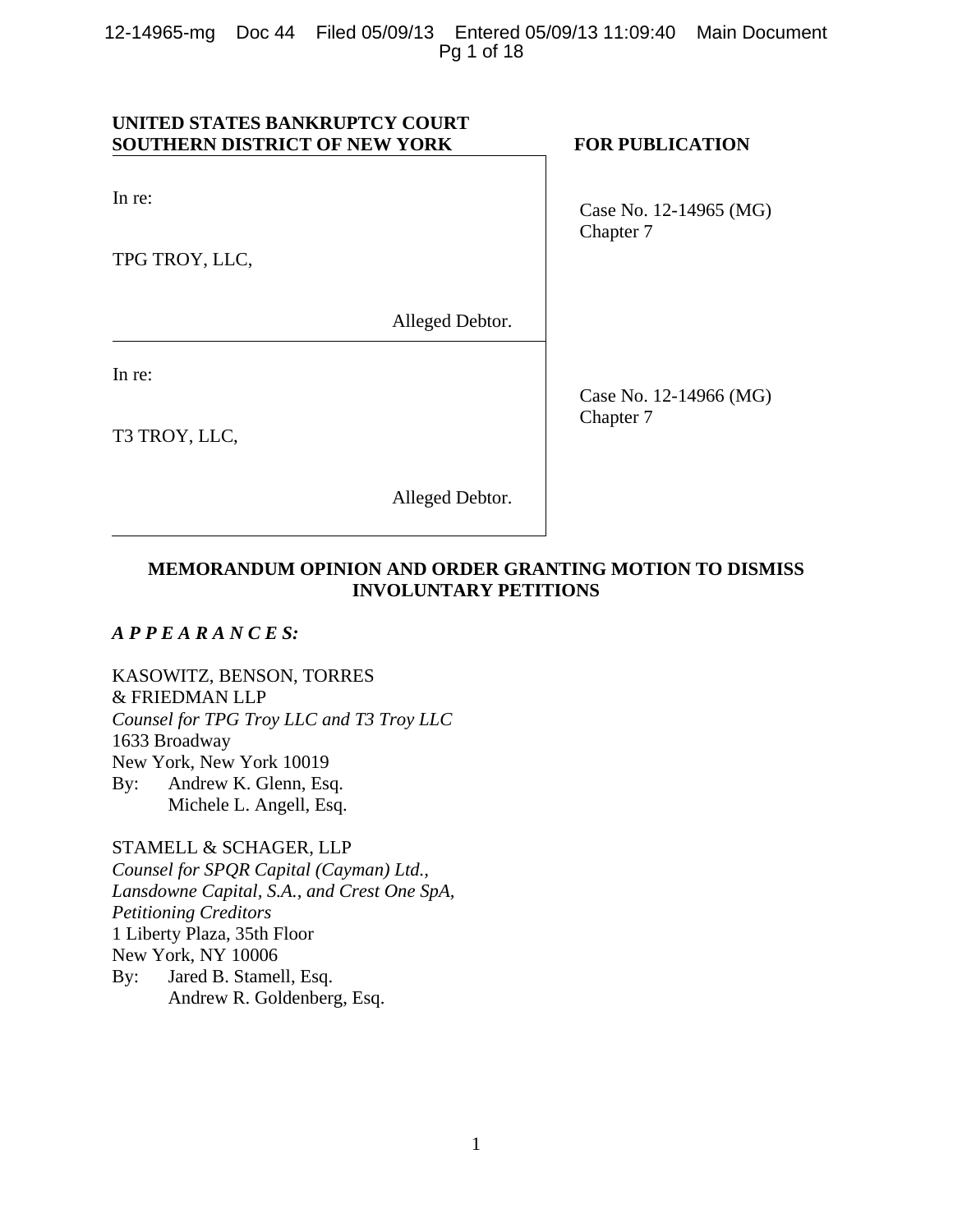# 12-14965-mg Doc 44 Filed 05/09/13 Entered 05/09/13 11:09:40 Main Document Pg 2 of 18

# **MARTIN GLENN UNITED STATES BANKRUPTCY JUDGE**

 $\overline{a}$ 

On December 21, 2012 (the "Petition Date"), SPQR Capital (Cayman) Ltd., Lansdowne Capital, S.A., and Crest One SpA (together, the "Petitioners") filed these involuntary Chapter 7 cases against TPG Troy LLC and T3 Troy LLC (the "Troy Entities"). Pending before the Court in both cases is the *Motion of TPG Troy LLC and T3 Troy LLC to Dismiss Involuntary Petitions*  ("Motion," ECF Doc.  $# 11$ ),<sup>1</sup> which is supported by the Declaration of Lauren P. Rubin (ECF) Doc. # 12). Petitioners filed an objection to the Motion (ECF Doc. # 33). The Troy Entities filed a Reply (ECF Doc. # 35), which is supported by the Declaration of David J. Abrams (ECF Doc. #36).<sup>2</sup> A hearing on the Motion was held May 1, 2013.

The Petitioners commenced these cases against the Troy Entities to recover what they have not yet been able to recover in numerous lawsuits in multiple other venues. The Petitioners allege that the Troy Entities, which were dissolved in 2007, should be held liable for notes issued by a non-debtor because the Troy Entities were the alter egos of the issuer that defaulted on the notes. The Court finds that the Involuntary Petitions must be dismissed because the alleged alter ego claims are the subject of a bona fide dispute and, in addition, the Troy Entities have established grounds for abstention under section  $305(a)(1)$  of the Bankruptcy Code. Therefore, the Court **GRANTS** the Troy Entities' Motion and **DISMISSES** these cases. In addition, within twenty-one (21) days after the date of this Order, the Troy Entities may apply to the Court, upon a proper showing, to recover their costs, reasonable attorney's fees, and damages, as provided in section 303(i) of the Code.

<sup>1</sup> As the filings in both cases are identical, all ECF document references will be from the TPG Troy LLC case, Case No. 12-14965, unless otherwise indicated.

<sup>2</sup> On April 29, 2013, the Petitioners filed a Sur-Reply (ECF Doc. # 40) in violation of the briefing schedule and without authorization from the Court. Upon request of the Troy Entities, the Court struck the Sur-Reply and annexed declarations at the hearing on the Motion.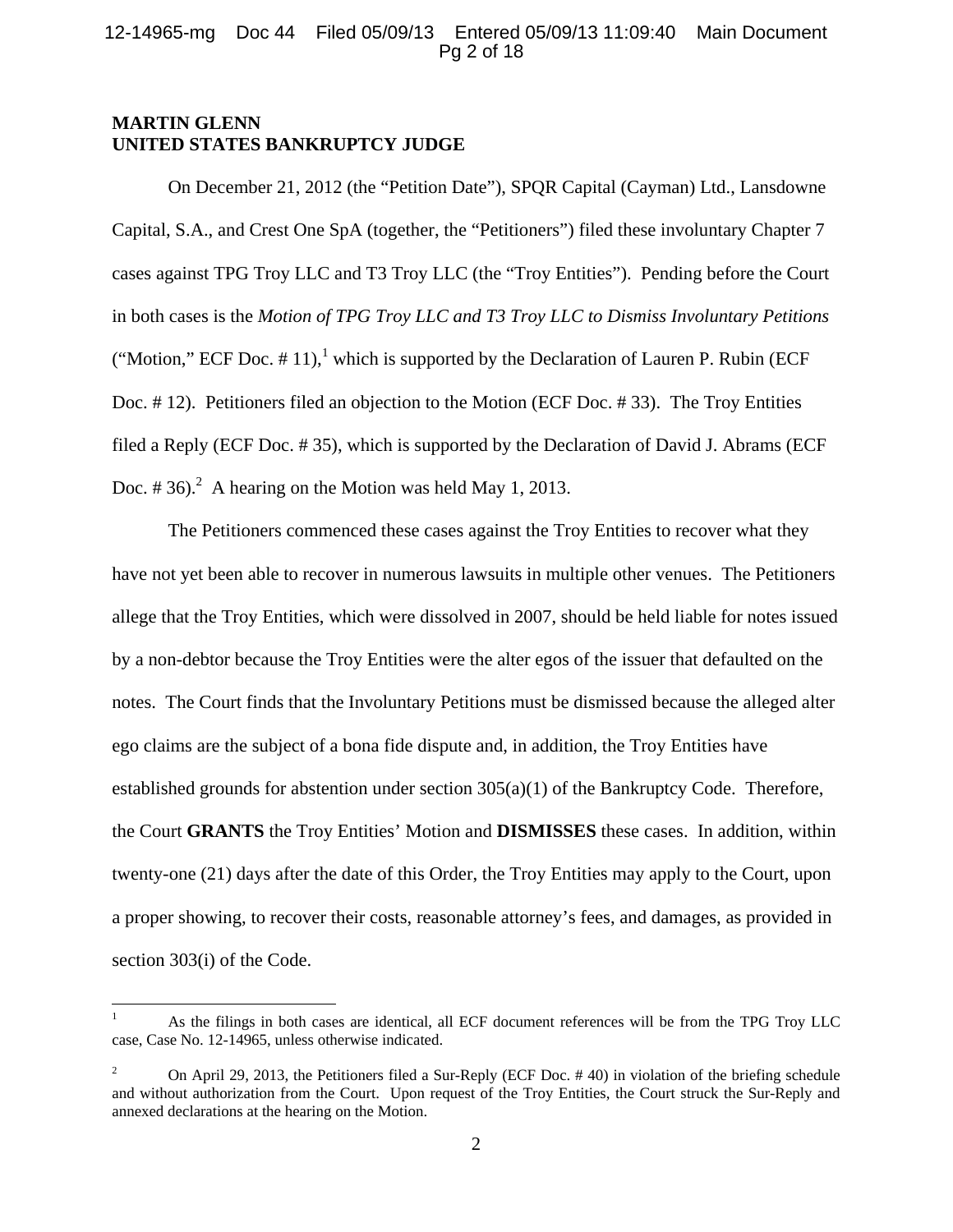#### **I. BACKGROUND**

Petitioner SPQR Cayman is a Cayman Islands holding company affiliate of SPQR Capital LLP ("SPQR Capital"), a London based hedge fund that has commenced multiple actions in various courts based on the purported claims that are the basis for the Involuntary Petitions. Petitioner Crest One SpA is an entity with an office in Rome, Italy and is 100% owned by Petitioner SPQR Cayman. Petitioner Lansdowne Capital, S.A. is an entity with an office in Luxembourg and is 100% owned by Petitioner SPQR Cayman.

The Troy Entities were Delaware limited liability companies before the filing of a certificate of cancellation with the Delaware Secretary of State on December 17, 2007. The Troy Entities' principal business was the ownership, directly or indirectly, of securities of TIM Hellas Telecommunications S.A. ("TIM Hellas"), a Greek *société anonyme* that provided mobile telecommunications services in Greece, and its affiliates. When the Troy Entities dissolved in 2007, they ceased all business and stopped incurring debts, to the extent they ever did, and receiving income. As a result of its dissolution, the Troy Entities have no fixed creditors and no material assets.

#### **A. The Dispute**

According to the complaints filed in the New York State Actions (defined below), in June 2005, the Troy Entities and six other investment funds (collectively, the "Sponsors") acquired a majority stake in TIM Hellas. Around November 2005, the Sponsors bought the remaining shares of TIM Hellas, their TIM Hellas shares were cancelled, and they were awarded shares in Hellas Telecommunications, S.à.r.l. ("Hellas"), the ultimate parent of TIM Hellas and its affiliates. The Sponsors paid approximately  $\bigoplus A$  billion for their interests in Hellas. In addition, the Sponsors made "deeply subordinated shareholder loans" to Hellas that were evidenced by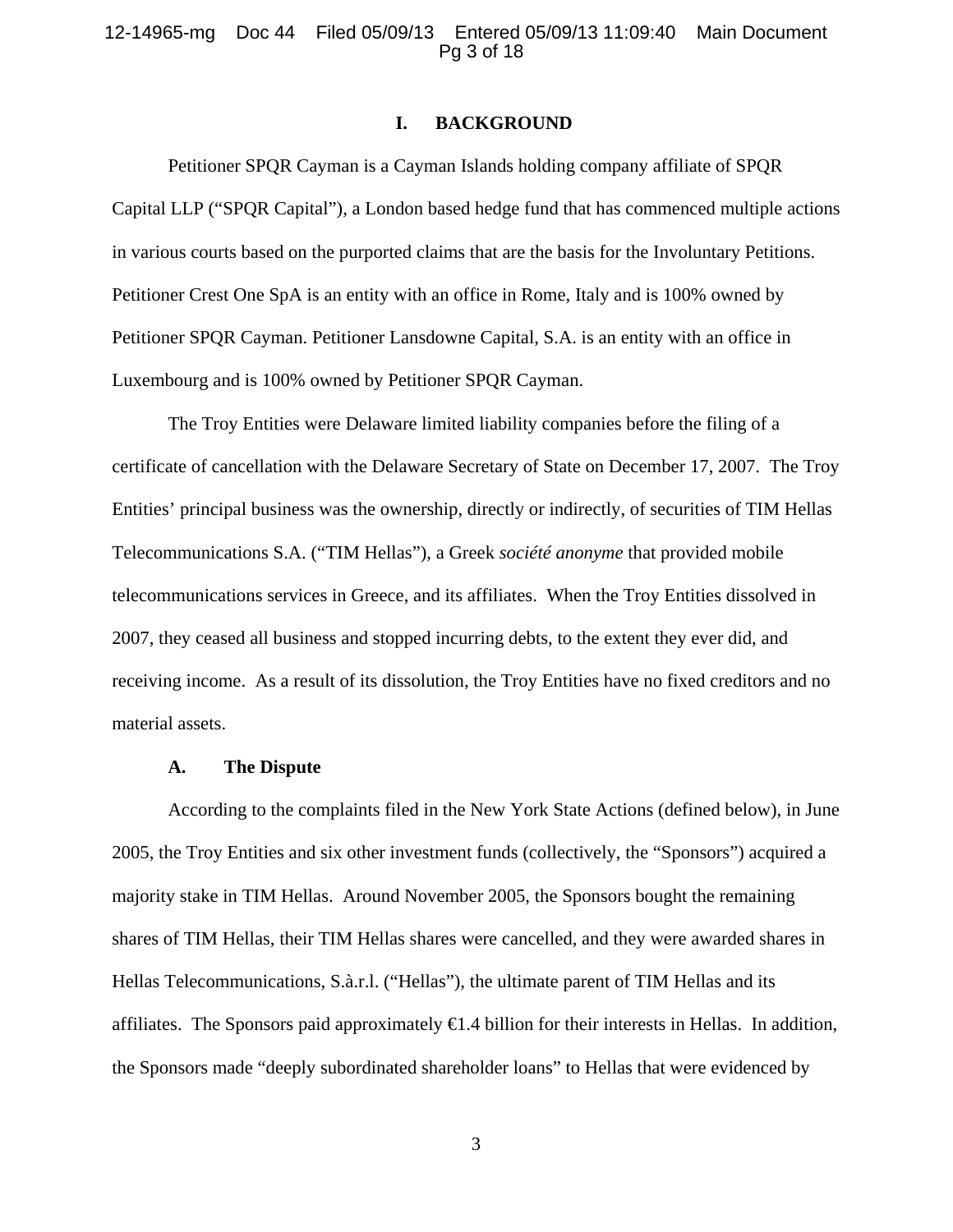#### 12-14965-mg Doc 44 Filed 05/09/13 Entered 05/09/13 11:09:40 Main Document Pg 4 of 18

convertible preferred equity certificates ("CPECs"). *See* Rubin Decl. Ex. E at Ex. B, at 55 n.6. The allegation in the New York State Actions is that Hellas's later redemptions of the CPECs from the Sponsors (the "CPEC Redemptions") were fraudulent conveyances that may be unwound under New York law.

The redemptions at issue in the New York State Actions arise from the issuance of payment-in-kind notes ("PIK Notes") and subordinated notes ("Sub Notes," and together with the PIK Notes, the "Notes"). On December 21, 2006, a Hellas subsidiary, Hellas Telecommunications Finance, S.C.A. ("Hellas Finance"), a Luxembourg partnership limited by shares, issued the PIK Notes with a total face value of €200 million. *See id.* at 11. The PIK Notes were to mature in 2015 and were guaranteed by another Hellas subsidiary, Hellas Telecommunications I, S.à r.l. ("Hellas I"), a Luxembourg private limited liability company.

Concurrently with the issuance of the PIK Notes, a separate Hellas subsidiary, Hellas Telecommunications (Luxembourg) II ("Hellas II"), a Luxembourg partnership limited by shares, issued the Sub Notes with a total face value of  $\Theta$ 60 million. The Sub Notes were to mature in 2015, and were subordinate to "all existing and future indebtedness of the issuer's subsidiaries," and to other obligations described in the offering memorandum. *See* Rubin Decl., Ex. F at Ex. B, at 245.

The offering memoranda for the Notes explained that Hellas would use a portion of the proceeds to redeem the CPECs from the Sponsors. *See* Motion ¶¶ 9, 11. These are the same redemptions that Petitioners seek to unwind in the New York State Action based on the PIK Notes (Index No. 653357/2011) (the "PIK Notes Action") and the Sub Notes (Index No. 653181/2011 (the "Sub Notes Action," and together with the PIK Notes Action, the "New York State Actions"). The offering memorandum for the PIK Notes further explained that neither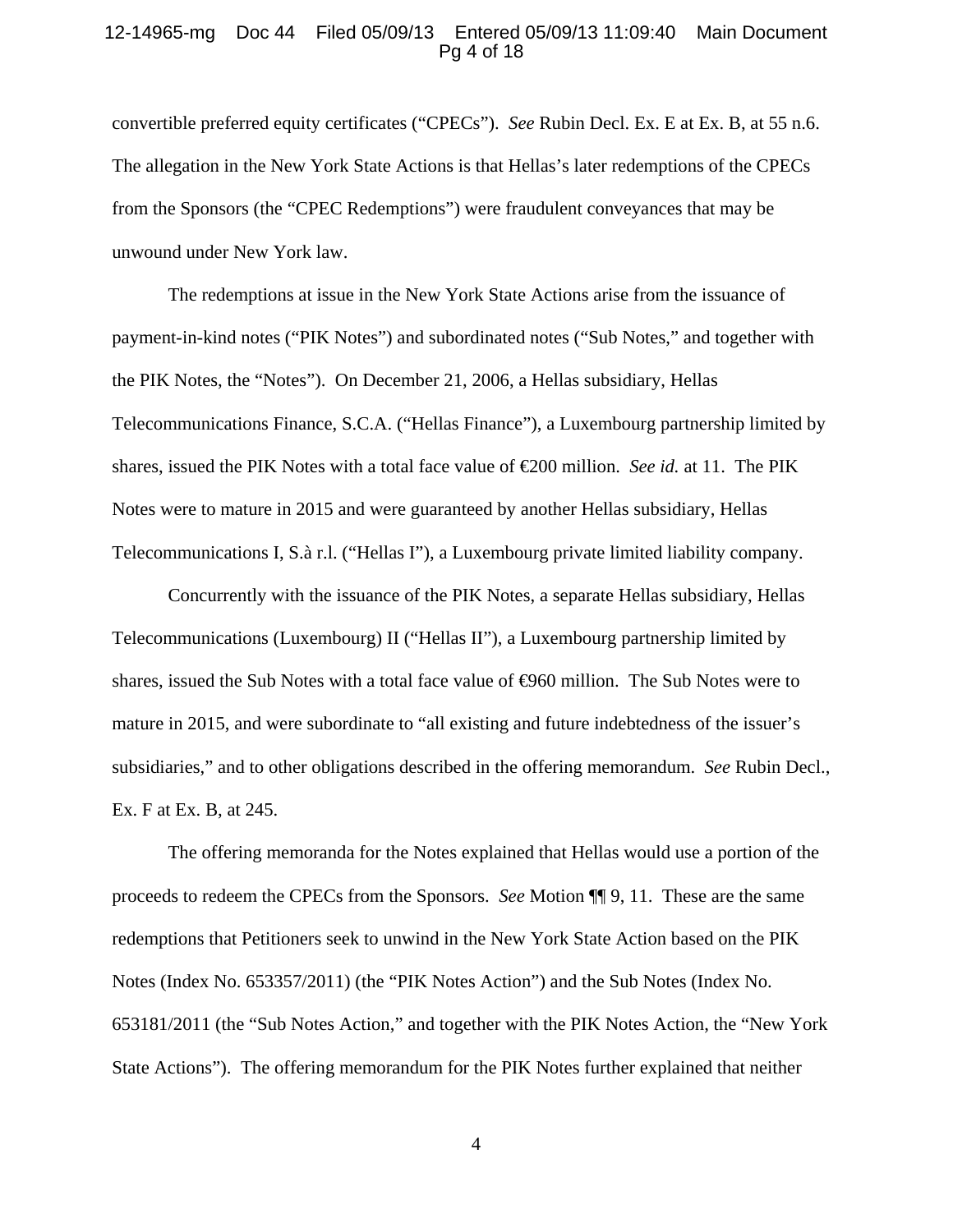# 12-14965-mg Doc 44 Filed 05/09/13 Entered 05/09/13 11:09:40 Main Document Pg 5 of 18

Hellas Finance nor Hellas I had any revenue-generating operations, and that their ability to pay the PIK Notes would depend on dividends from the guarantor's subsidiaries that might be insufficient to allow repayment to holders of the PIK Notes. Both Notes are subject to an indenture under which the Bank of New York served as trustee.

On or about December 21, 2006, Hellas redeemed CPECs from the Sponsors for an aggregate price of approximately €973.7 million. *See* Rubin Decl., Ex. E ¶ 137; Rubin Decl., Ex. F ¶ 149. In early 2007, the Sponsors sold all of their Hellas shares to Weather Investments S.p.A. ("Weather"), a company limited by shares under the laws of Italy, for approximately  $\epsilon_{3.4}$ billion (including assumed debt). *See* Rubin Decl., Ex. D at 3. It was not until October and November 2009, respectively, almost three years after Weather bought the shares, that the Issuer defaulted on the Notes.

# **B. The Litigations**

 $\overline{a}$ 

Petitioners' affiliates have filed at least thirteen actions in the United States and Europe in the past two and a half years, including, most recently, these involuntary cases. Almost every action—and certainly those commenced in the United States—has been filed using virtually identical complaints and asserted against nearly identical groups of defendants. The Troy Entities have disputed liability in all actions in which they are defendants on numerous factual and legal grounds asserted in various court filings. Below is a summary of the various actions.

1. *Four New York State Court Actions.* Petitioners, through SPQR Capital's assignee, Cortlandt Street Recovery Corp. ("Cortlandt"),<sup>3</sup> initially filed suit in the Supreme Court

<sup>3</sup> According to the Troy Entities, Cortlandt is nothing more than a "recovery" vehicle that was formed in New York for the purpose of bringing the New York State Actions. In an affidavit filed in the PIK I Notes Action, the Chief Operating Officer of SPQR Capital, Laurence Sudwarts, who also signed the Involuntary Petitions on behalf of SPQR Cayman, swore that "SPQR Capital and its affiliates own more than 25% of the outstanding" PIK Notes, and that SPQR Capital purportedly assigned to Cortlandt its "rights to recover payment of [the] PIK Notes . . . for enforcement in" the PIK Notes Action.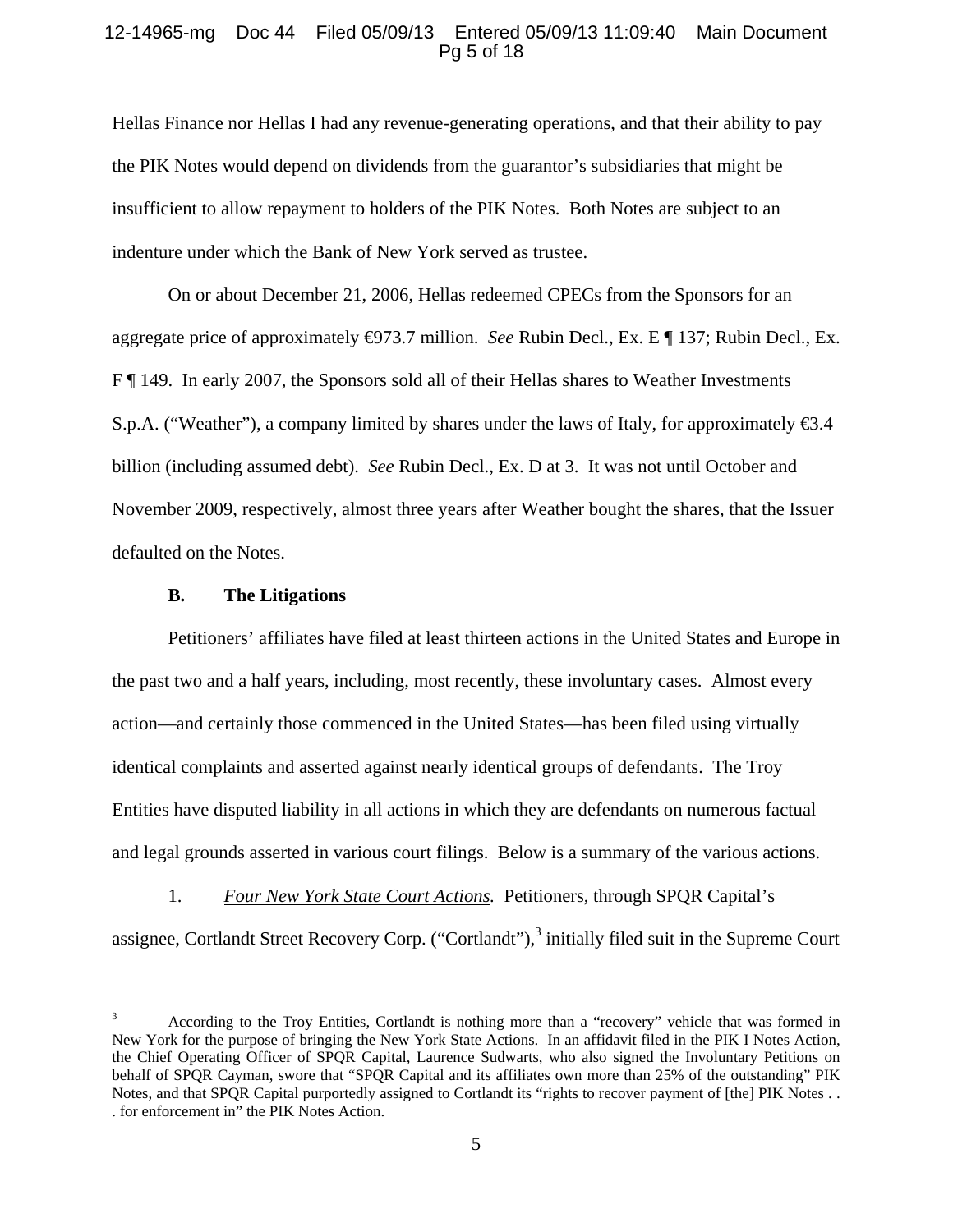#### 12-14965-mg Doc 44 Filed 05/09/13 Entered 05/09/13 11:09:40 Main Document Pg 6 of 18

of New York on October 6, 2010 (Index No. 651693/2010) ("PIK Notes I Action"), seeking to recover on the same PIK Notes at issue in the PIK Notes Action. The five defendants in that action moved to dismiss in April 2011 on several grounds, including *forum non conveniens* and failure to state a cause of action. After full briefing, and five days before oral argument on the motion to dismiss was scheduled to occur, Cortlandt advised that it would seek to file an amended complaint. In January 2012, Cortlandt moved to amend the complaint and add the Troy Entities as two of thirty-four new defendants to the PIK Notes I Action. This case is ongoing and the Troy Entities are named defendants.

On November 15, 2011, Cortlandt filed the Sub Notes Action, naming the Troy Entities as two of thirty-three defendants. On December 5, 2011, Cortlandt, along with Wilmington Trust Company ("WTC"), as alleged indenture trustee, filed the PIK Notes Action, which is duplicative of the PIK Notes I Action. The Troy Entities are named as two of twenty-nine defendants. On April 25, 2012, all defendants moved to dismiss both of these complaints on several grounds, including prior dissolution, lack of personal jurisdiction, *forum non conveniens*, lack of standing and failure to state a cause of action. Oral argument was scheduled for May 2, 2013.

On or about December 5, 2011, Cortlandt and WTC also commenced an action in the Supreme Court of New York (Index No. 653363/2011) against Hellas Finance and Hellas I by filing a motion for summary judgment in lieu of complaint. That motion and Hellas Finance and Hellas I's cross-motion to dismiss have been fully briefed and were scheduled for oral argument in April 2013. This case is ongoing and the Troy Entities are not named defendants.

2. *Two Delaware Federal Actions*. On December 12, 2011, Petitioners, through Cortlandt, and WTC filed complaints nearly identical to those filed in the New York State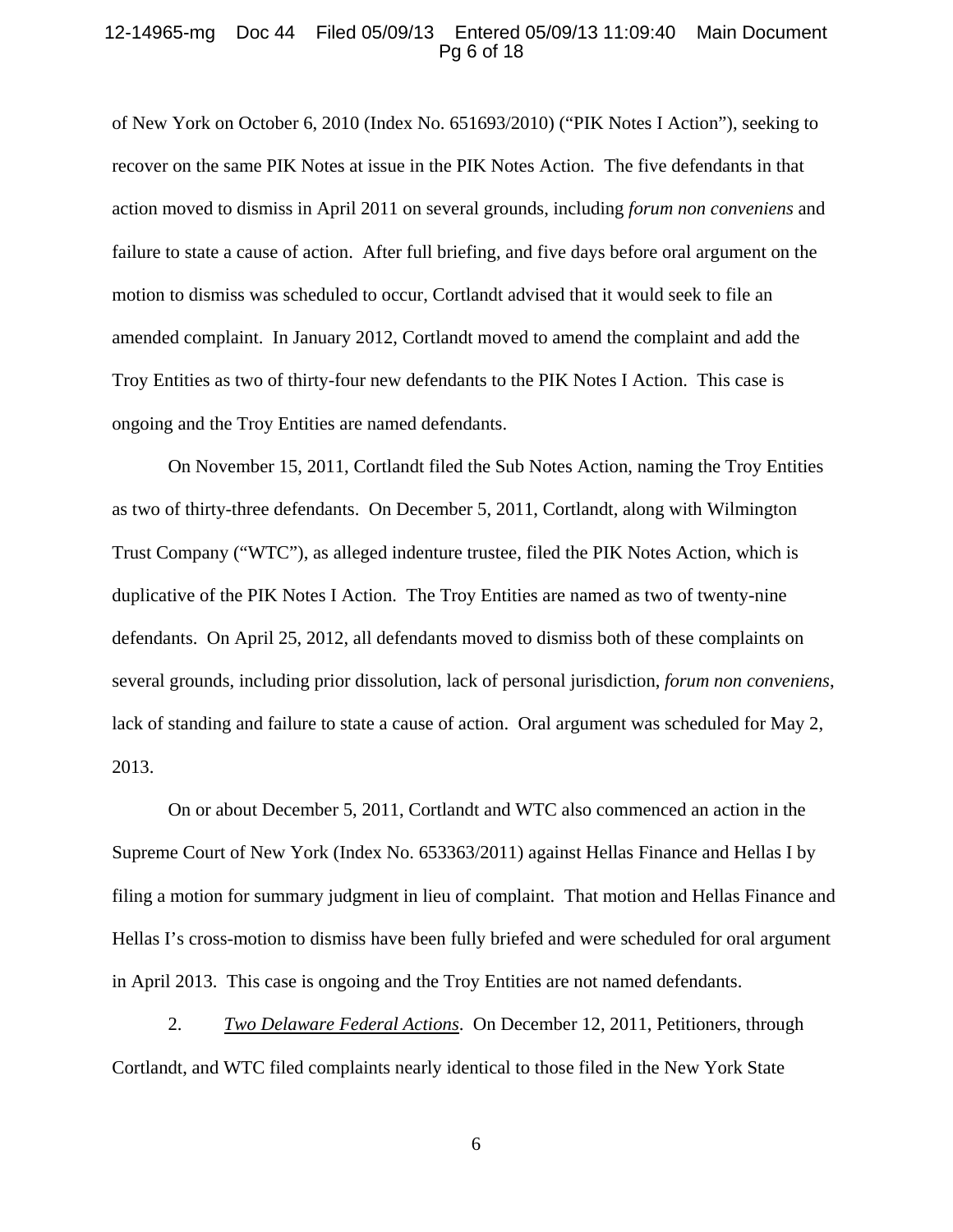#### 12-14965-mg Doc 44 Filed 05/09/13 Entered 05/09/13 11:09:40 Main Document Pg 7 of 18

Actions in the District Court of Delaware seeking to recover on the same PIK Notes and Sub Notes at issue in the New York State Actions (Case Nos. 11 Civ. 1271; 11 Civ. 1272) (the "Delaware Actions"). All defendants in the Delaware Actions were defendants in the New York State Actions, including the Troy Entities. Cortlandt and WTC ultimately dismissed the Delaware Actions on June 6, 2012.

3. *Three SDNY Actions*. On November 29, 2012, Petitioners, through Cortlandt, and WTC filed complaints nearly identical to those filed in the New York State Actions in the Southern District of New York seeking to recover on the same PIK Notes and Sub Notes at issue in the New York State Actions (Case Nos. 12 Civ. 8685; 12 Civ. 8686) (the "SDNY Actions"). All defendants in the SDNY Actions are defendants in the New York State Actions, including the Troy Entities. The defendants in the SDNY Actions expect to move to dismiss the complaints. In addition, on December 21, 2012, Cortlandt filed an action against Deutsche Bank AG, London Branch ("Deutsche Bank") in the Southern District of New York also seeking to recover on the Sub Notes (Case No. 12 Civ. 9351). Cortlandt seeks to hold Deutsche Bank liable as a signatory to the Sub Notes Indenture and for allegedly violating its obligation as the Security Agent under that Indenture. This action remains pending.

4. *Two California Actions*. On December 21, 2011, Petitioners, through Cortlandt, and WTC filed complaints nearly identical to those filed in the New York State Actions in the Central District of California seeking to recover on the same PIK Notes and Sub Notes at issue in the New York State Actions (Case Nos. 11 Civ. 10571; 11 Civ. 10573) (the "California Actions"). The California Actions were brought against four limited partners of a defendant in the New York State Actions, TPG Capital, L.P. The California Actions were voluntarily dismissed in May 2012. The Troy Entities were never named defendants.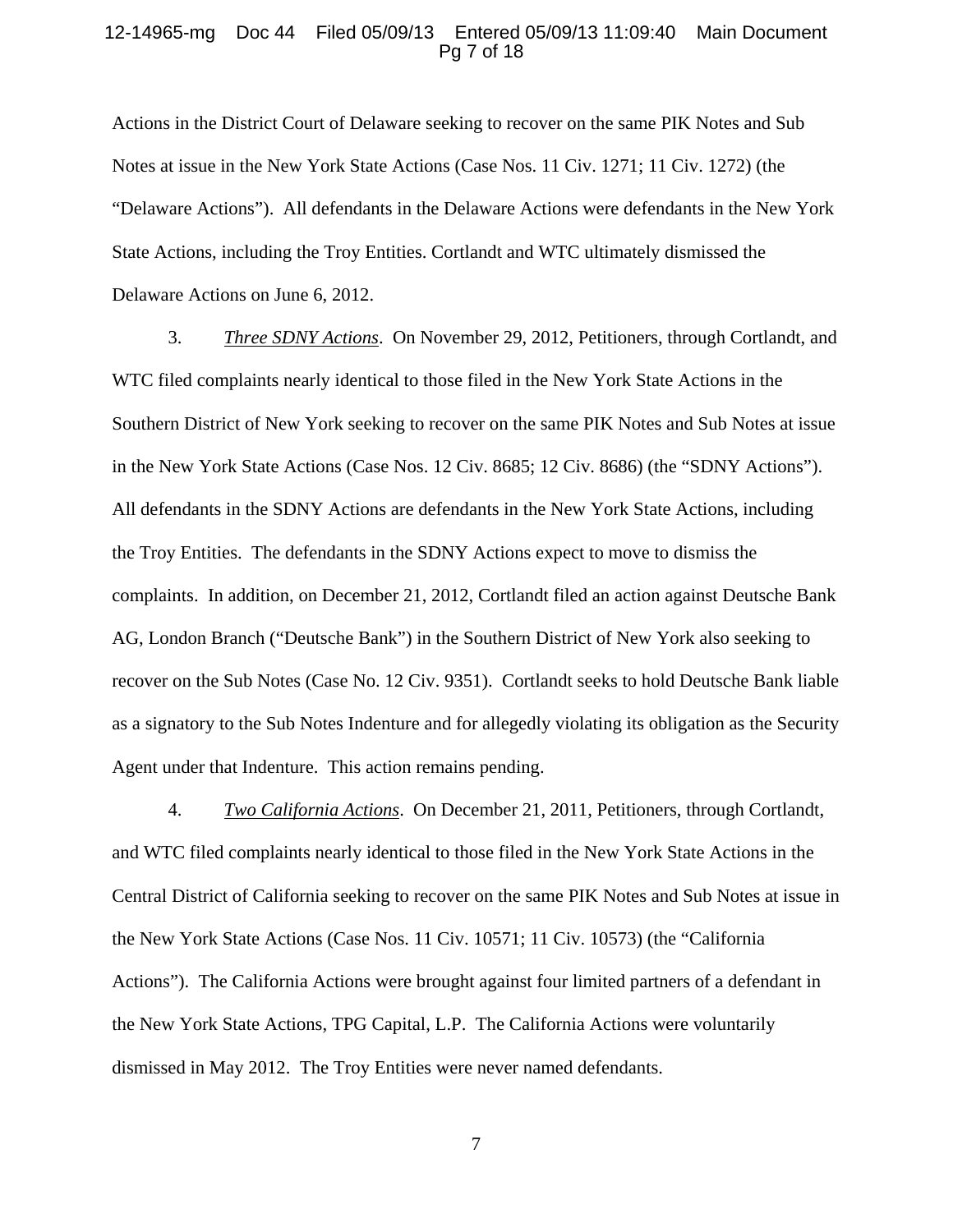#### 12-14965-mg Doc 44 Filed 05/09/13 Entered 05/09/13 11:09:40 Main Document Pg 8 of 18

5. *Two European Proceedings*. In November 2009, Hellas II, the issuer of the Sub Notes, was placed into administration, similar to a chapter 11 bankruptcy in the United States, in London, England under the auspices of the High Court of Justice of England and Wales (the "High Court of Justice"). On December 1, 2011, the administration was converted to a compulsory liquidation, and liquidators were appointed to represent Hellas II and its creditors (the "Liquidators"). In December 2011, the Liquidators commenced a lawsuit in Luxembourg (the "Luxembourg Proceeding") seeking relief under Luxembourg law concerning the CPEC Redemptions.

6. *The Liquidators' SDNY Bankruptcy Proceeding*. On February 16, 2012, the Liquidators filed a proceeding under chapter 15 of the Bankruptcy Code in this Court (Case No. 12-10631(MG)) (the "SDNY Bankruptcy Proceeding"). As part of the Liquidators' statement filed pursuant to Bankruptcy Rule  $1007(a)(4)$ , the Liquidators identified the Troy Entities on Schedule A as two of thirty-three "parties to U.S. Litigation" that are located in or outside the United States. On March 14, 2012, this Court issued an Order granting recognition of Hellas II's compulsory liquidation proceeding pending before the High Court of Justice as a foreign main proceeding, among other things.

## **C. The Parties' Arguments**

The Troy Entities argue that the petition should be dismissed for many reasons. First, Petitioners purportedly fail to meet their burden under section 303(b)(1) of the Code because the alleged claims are the subject of a bona fide dispute, both factually and legally. The Troy Entities strongly dispute Petitioners' claims for alter ego liability, as documented in their New York State Motions to Dismiss, which assert: (i) the Troy Entities are not signatories to the purported contracts at issue, and no alleged facts support alter ego liability for a breach of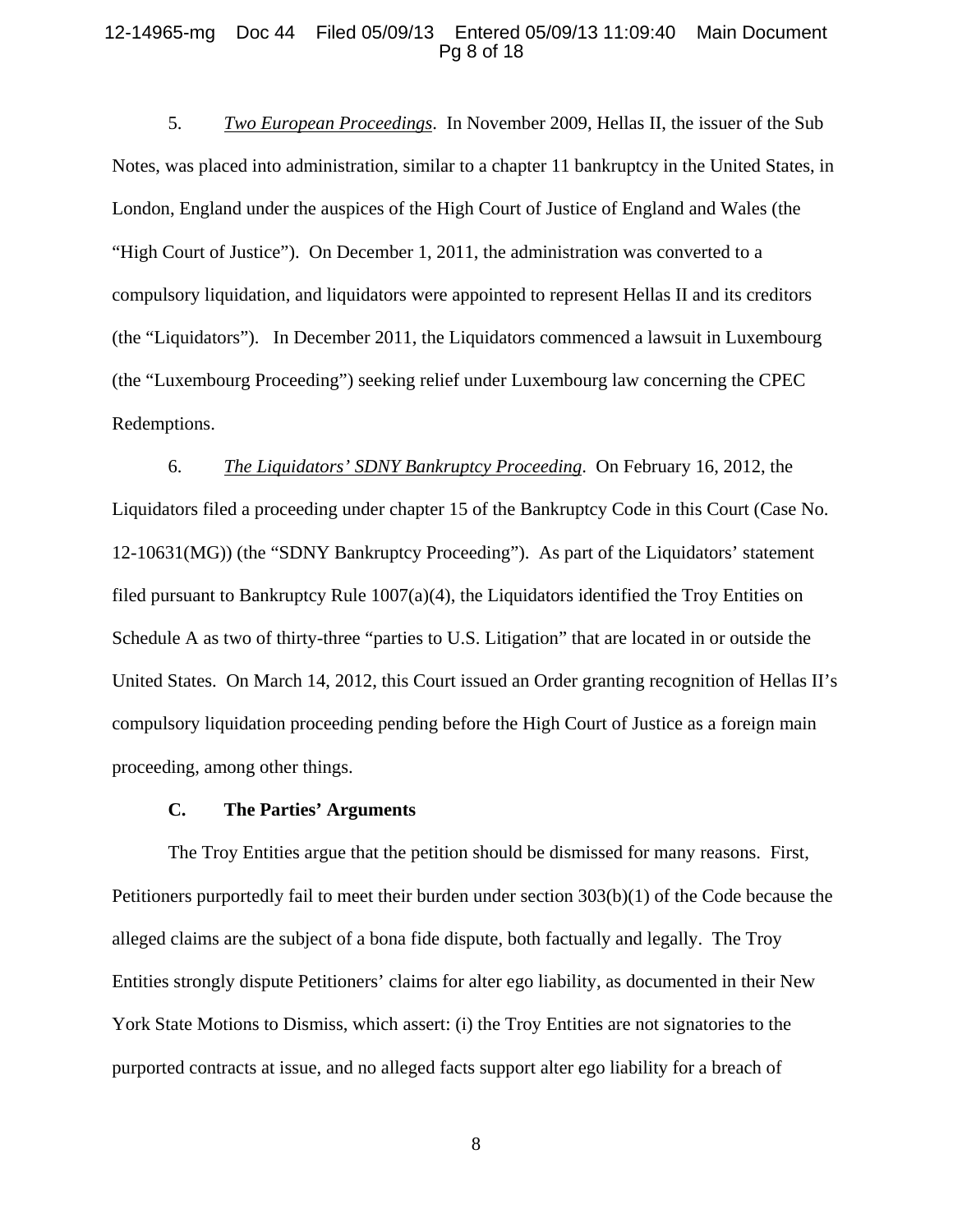### 12-14965-mg Doc 44 Filed 05/09/13 Entered 05/09/13 11:09:40 Main Document Pg 9 of 18

contract action, (ii) the New York Business Corporation Law (the "NY BCL") does not apply to the redemptions in question because the NY BCL does not govern the conduct of foreign entities, as the issuers of the Notes and the Troy Entities all are, and (iii) the plaintiffs were notified of, and consented to, the transfers that plaintiffs now contend were fraudulent, thereby rendering them unavoidable as a matter of New York law. *See* Rubin Decl., Ex. A.

The Petitioners contend that their alter ego claims are not, in fact, subject to a bona fide dispute, either legally or factually. They assert that the parties are not arguing over the fact that the Petitioners are owed a debt or the amount of the debts owed to Petitioners—the parties only disagree about whether the Troy Entities are obligated to the Petitioners under the Notes based on alter ego liability. According to Petitioners, alter ego liability is sufficient to establish liability in an involuntary case, and there is "no doubt" that the Troy Entities were the alter ego of the Issuers. *See* Reply at 16. They additionally argue that the existence of pending litigation does not create a bona fide dispute. $4$ 

Second, the Troy Entities argue that Petitioners have failed to show that the Debtors are not generally paying their debts as they become due, based on the concept that the Troy Entities are dissolved and thus have no debts. As such, they argue, the Petitions should be dismissed pursuant to section 303(h)(1). Petitioners take issue with the Troy Entities' contention that, as dissolved entities, they are current on their obligations. Petitioners allege they have shown the existence of at least three creditors of the Troy Entities who have not been paid, based on the fact that "the Debtors are liable on the Notes as the alter ego of the Issuers and it is not disputed that the Notes are in default and the Creditors are owed €110,983,958.00." *See* Reply at 22.

 $\frac{1}{4}$  Oddly enough, Petitioners also assert that the Troy Entities are parties in only two pending New York state court actions, that this litigation has not proceeded beyond the dispositive motion stage, and that no determination has been made whatsoever as to the Debtors' liability.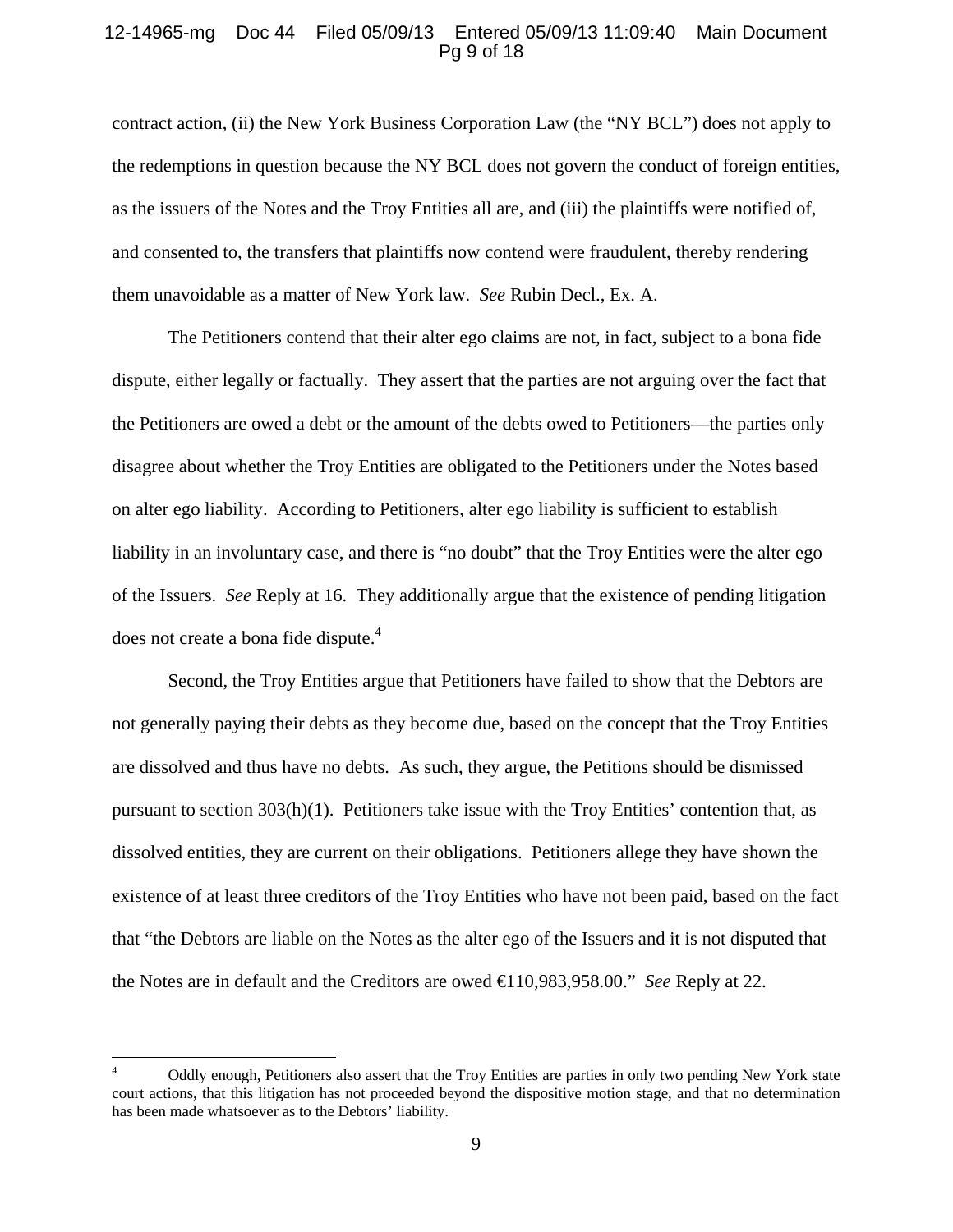#### 12-14965-mg Doc 44 Filed 05/09/13 Entered 05/09/13 11:09:40 Main Document Pg 10 of 18

Third, the Troy Entities contend that the Petitions should be dismissed because the putative Debtors no longer exist, and entities with no continued existence after dissolution cannot be debtors under the Code. In response, Petitioners argue that the Troy Entities cannot escape liability through dissolution because the long-standing rule is that debtors may not shield themselves from liability through dissolution after incurring such liability. Moreover, the Troy Entities are "vigorously" represented by competent and expensive counsel. *See* Reply at 9 (citing *Collins v. Kohlbert & Co. (In re Southwest Supermarkets, LLC*), 325 B.R. 417, 431 (Bankr. D. Ariz. 2005) (denying a motion to dismiss an involuntary petition because "[i]f there is no such entity, then who hired [two prominent law firms] to seek its dismissal?")).

Petitioners also argue that a certificate of cancellation is not operative where the wind-up is improper. Here, Petitioners allege that the Troy Entities' affairs were not properly wound up because their assets have not been accounted for and distributed—in particular, the Troy Entities did not make provisions for such future liability as alleged. However, at the hearing, Petitioners acknowledged they have not moved to rescind the certificate of dissolution in Delaware.

Fourth, the Troy Entities claim the Petitions are facially deficient because the Petitioners failed to check the required boxes alleging that the putative Debtors are (i) persons against whom an order for relief may be entered under the Bankruptcy Code, and (ii) failing to pay their debts as they become due, unless such debts are the subject of a bona fide dispute as to liability or amount. The Petitioners have since filed an amended petition which checks both boxes (ECF Doc. # 24).

Fifth, the Troy Entities argue that the Court should abstain from hearing the cases pursuant to section  $305(a)(1)$  of the Code because the interests of all parties involved would be better served by a dismissal. In particular, there is pending non-bankruptcy litigation over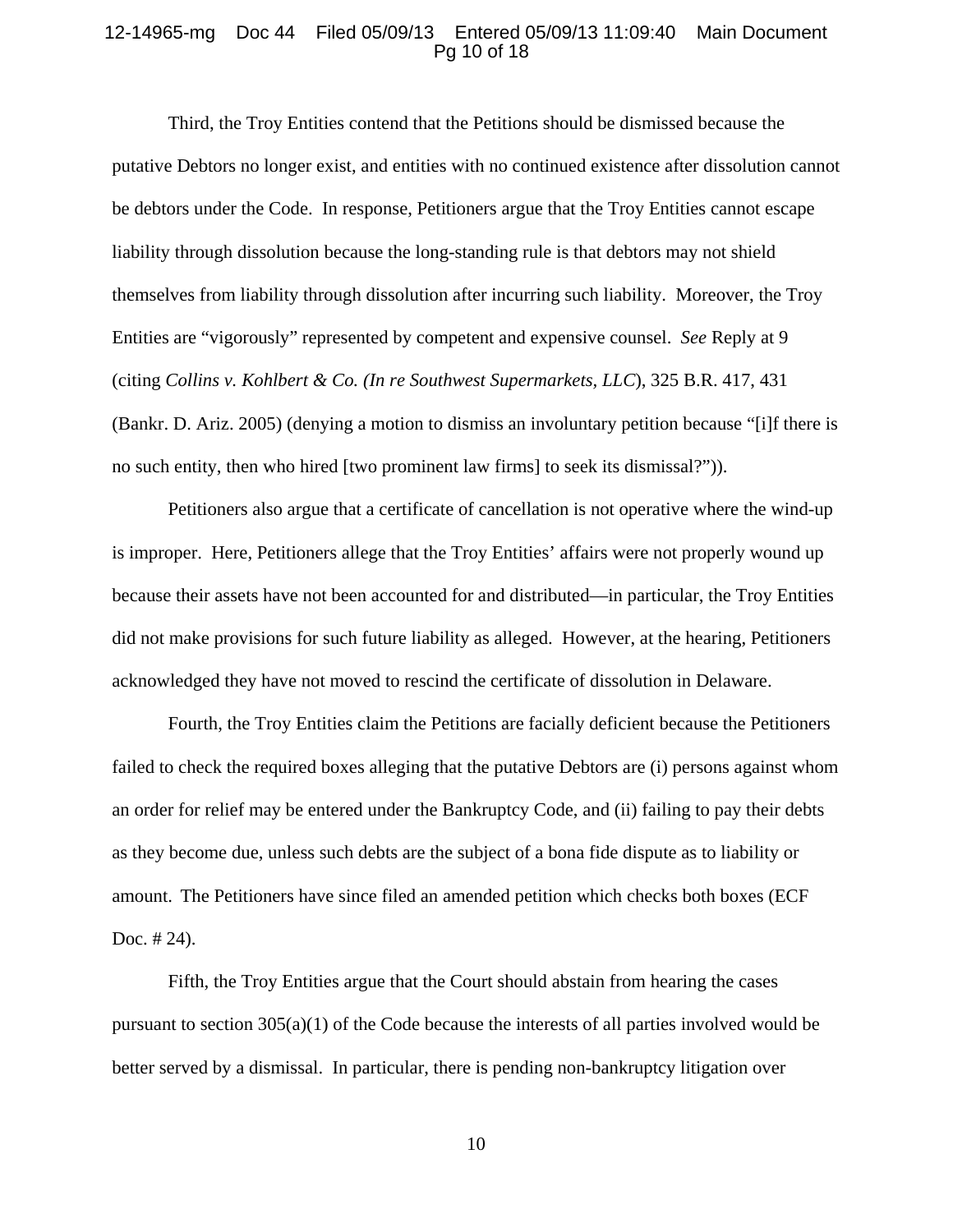# 12-14965-mg Doc 44 Filed 05/09/13 Entered 05/09/13 11:09:40 Main Document Pg 11 of 18

collection of the same purported claims underlying the Petitions; federal proceedings are not necessary because the state law claims can be adequately determined in the state court proceedings; there is no legitimate federal bankruptcy purpose to the cases, as there are no assets for distribution or known creditors of the Troy Entities; Petitioners improperly commenced the cases as a litigation tactic to coerce the Troy Entities into settling the claims; and there is already a foreign insolvency proceeding underway.

The Petitioners argue against abstention, claiming that adjudication in the bankruptcy court will better serve all creditors for many reasons: the New York litigation does not provide a means for achieving equitable distribution of the Debtors' assets; litigating in the bankruptcy forum will help centralize the various disputes related to this case; complete relief is not available outside of bankruptcy given the unavailability of chapter 5 powers, together with expansive disclosure and investigatory powers that are afforded a trustee under the Bankruptcy Code; and the Petitioners chose this forum to preserve claims under Bankruptcy Code sections 544 and 550 to avoid and recover fraudulent transfers, among other things.

In addition, the Troy Entities assert that they should be awarded fees, costs and damages under section 303(i) because the cases were filed in bad faith. Petitioners contend that the Debtors' bad faith claim and request for fees and damages is meritless.

#### **II. DISCUSSION**

# **A. The Cases Must Be Dismissed Because There Is a Bona Fide Dispute Whether the Troy Entities are Liable to Petitioners as Alter Egos of the Issuers**

Having previously commenced at least eleven actions in the United States, asserting essentially the same contested claims, the Petitioners commenced these involuntary bankruptcy cases. Liability of the Troy Entities is predicated on an alter ego theory. No contractual relationship exists between the Petitioners and the TPG Entities. Alter ego liability is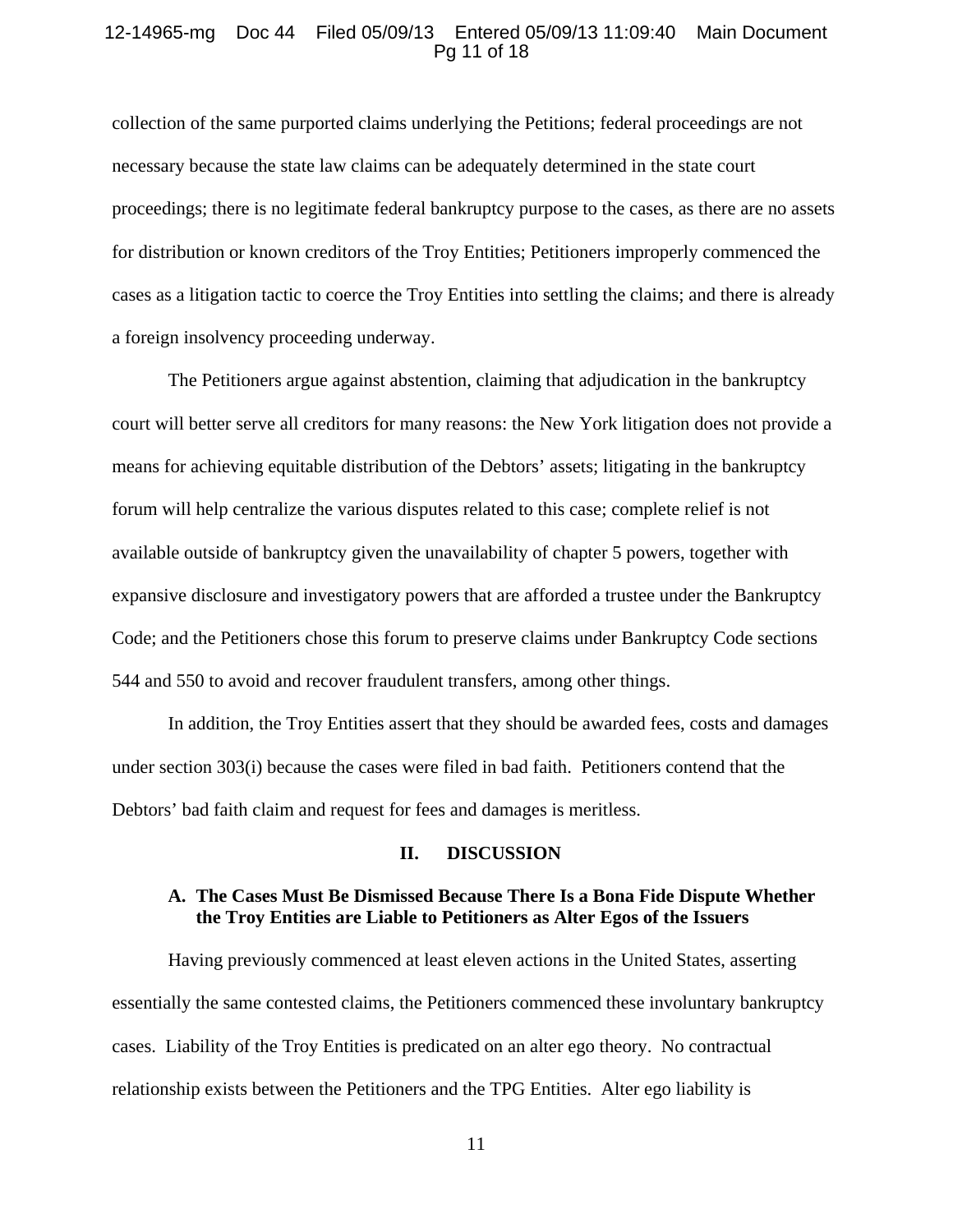# 12-14965-mg Doc 44 Filed 05/09/13 Entered 05/09/13 11:09:40 Main Document Pg 12 of 18

quintessentially a heavily fact driven theory of liability. Delaware law—the place where the TPG Entities were formed—imposes a heavy burden on a plaintiff to establish liability based on an alter ego theory. *See, e.g., Official Committee of Unsecured Creditors v. Bay Harbour Master Ltd. (In re BH S&B Holdings LLC)*, 420 B.R. 112, 133-34 (Bankr. S.D.N.Y. 2009). Simply repeating the mantra of domination and control sufficient to disregard separate corporate existence does not make it so; and, it doesn't make it so in these cases. For present purposes it is sufficient to say that liability of the Troy Entities based on alter ego is the subject of a bona fide dispute.

# *1. Section 303(b)*

Section 303(b)(1) of the Bankruptcy Code provides, in pertinent part:

An involuntary case  $\dots$  is commenced  $\dots$  (1) by three or more entities, each of which is either a holder of a claim against such person that is not contingent as to liability or the subject of a bona fide dispute as to liability or amount . . .

11 U.S.C. § 303(b)(1). A creditor must satisfy both prongs of this test: the claim must not be subject to a bona fide dispute either as to liability or as to amount. *See In re Aminian*, No. 07 Civ. 12957 (AJG), 2008 WL 793574, at \*2 (Bankr. S.D.N.Y. Mar. 25, 2008).

In determining whether there is a "bona fide dispute" under section 303(b)(1), the court "must determine whether there is an objective basis for either a factual or a legal dispute as to the validity of the debt." *Key Mech. Inc. v. BDC 56 LLC (In re BDC 56 LLC)*, 330 F.3d 111, 117 (2d Cir. 2003), abrogated on other grounds by *Adams v. Zarnel (In re Zarnel)*, 619 F.3d 156 (2d Cir. 2010), (quoting *In re Busick*, 831 F.2d745, 750 (7th Cir. 1987)) (brackets omitted). "The reasoning behind the objective standard is that . . . Congress intended to disqualify a creditor whenever there is any legitimate basis for the debtor not paying the debt, whether that basis is factual or legal." *Key Mech.*, 330 F.3d at 117-18 (quotation marks omitted). A debtor should not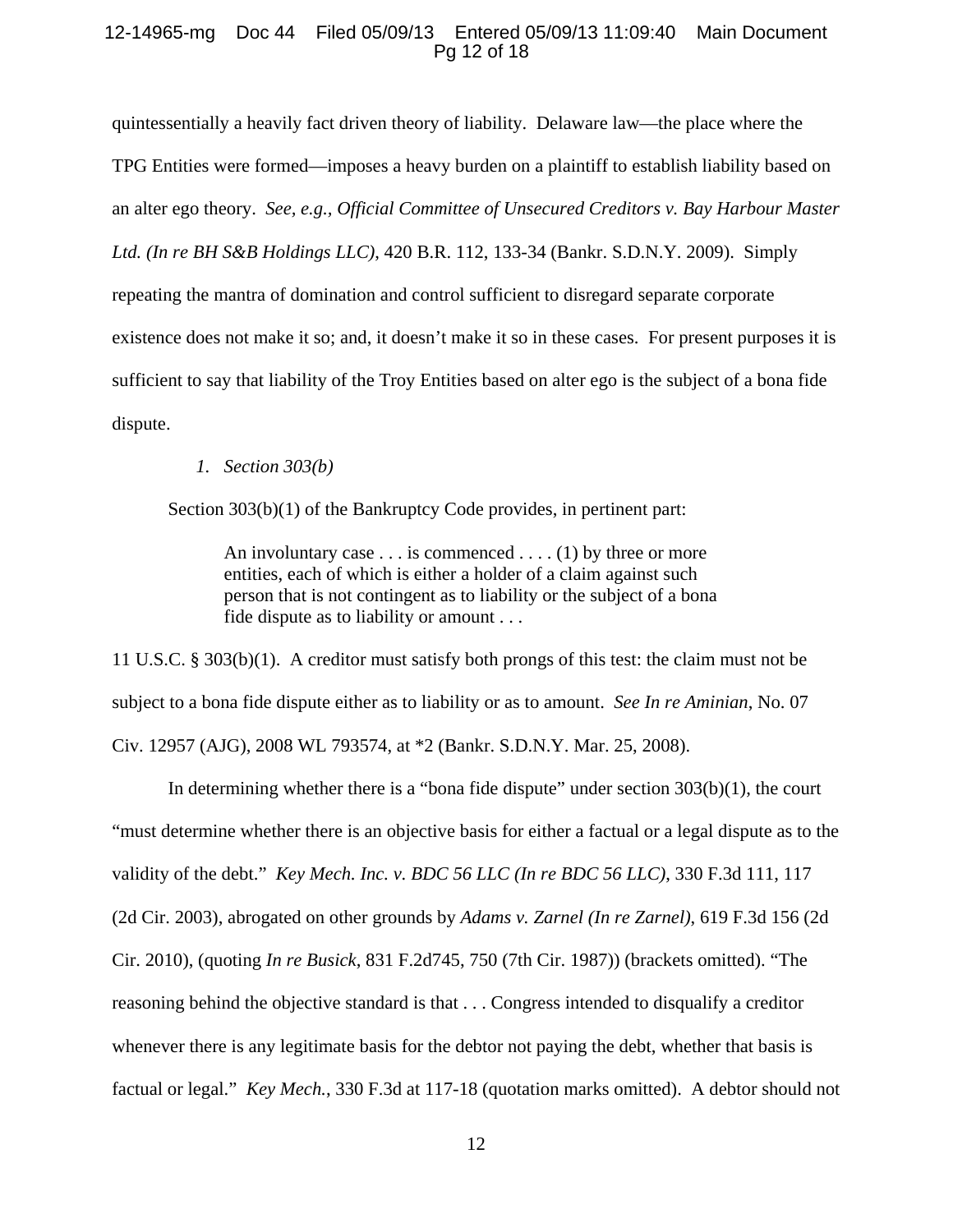### 12-14965-mg Doc 44 Filed 05/09/13 Entered 05/09/13 11:09:40 Main Document Pg 13 of 18

be forced or pressured to pay a disputed debt upon the commencement of an involuntary bankruptcy case. *See In re Stillwater Asset Backed Offshore Fund Ltd.,* 485 B.R. 498, 505 (Bankr. S.D.N.Y. 2013).

Although a bankruptcy court must determine whether a bona fide dispute exists, "it is not called on to resolve such dispute." *Id.* That being said, the court may address the merits of the dispute and it "may be required to conduct a limited analysis of the legal issues in order to ascertain whether an objective legal basis for the dispute exists." *Id.* (quoting *In re Rimell*, 946 F.2d 1363, 1365 (8th Cir. 1991)). The court may hold an evidentiary hearing if necessary. Petitioners bear the burden of establishing a prima facie case that no bona fide dispute exists. *See Stillwater*, 485 B.R. at 505*; Key Mech.*, 330 F.3d at 118. Once a prima facie case has been established, the burden shifts to the putative Debtors to demonstrate the existence of a bona fide dispute. *See id*.

Pending litigation over a claim strongly suggests, but does not establish, the existence of a bona fide dispute. *See, e.g.*, *Shinko v. Miele*, 29 Fed. App'x. 890 (3d Cir. 2002) (holding that a bona fide dispute existed where the alleged claim had been "seriously contested in many rounds of state court litigation"); *Adell v. John Richards Homes Bldg. Co., L.L.C. (In re John Richards Homes Bldg. Co., L.L.C.)*, 312 B.R. 849, 853 (E.D. Mich. 2004) (filings by putative debtor in pending litigation, such as an answer denying claims and asserting affirmative defenses, indicated bona fide dispute), *aff'd*, 439 F.3d 248 (6th Cir. 2006); *In re C&C Dev. Gr., LLC*, No. 11-32362-BKC-AJC, 2012 WL 1865442, at \*2 (Bankr. S.D. Fla. May 22, 2012) ("This case should be dismissed under 11 U.S.C. §303(b) because [petitioning creditor's] claim asserted in the Involuntary Petition is the subject of numerous bona fide disputes as to liability and amount which are being litigated in the pending State Court Action."). In particular, "the existence of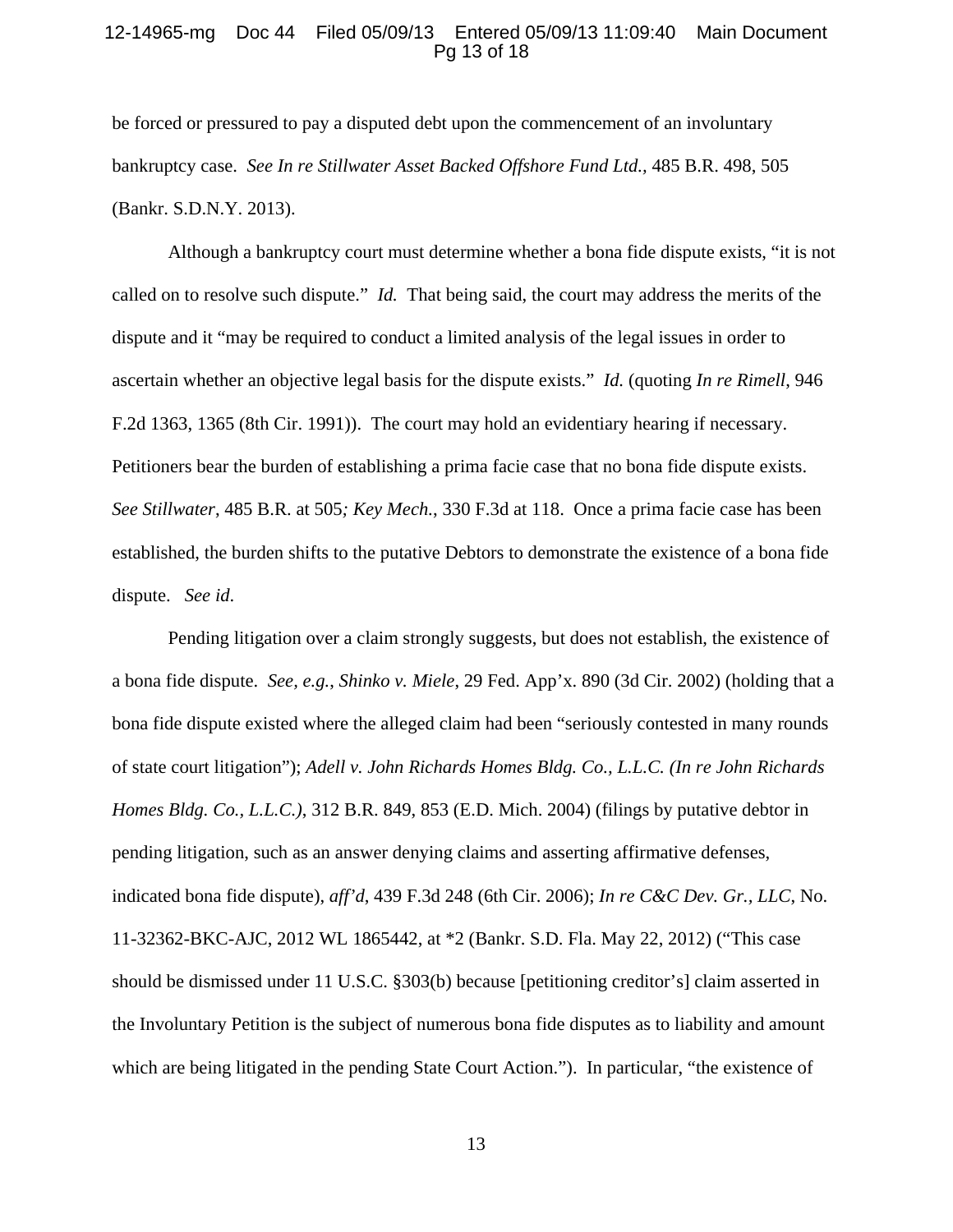### 12-14965-mg Doc 44 Filed 05/09/13 Entered 05/09/13 11:09:40 Main Document Pg 14 of 18

affirmative defenses may suggest that a bona fide dispute exists." *Liberty Tool Mfg. v. Vortex Fishing Sys., Inc. (In Re Vortex Fishing Sys., Inc.)*, 277 F.3d 1057, 1067 (9th Cir. 2002) (citing 2 COLLIER ON BANKRUPTCY ¶ 303.03(2)(b)(I), at 303-23 (15th ed. rev. 1998)).

# *2. A Bona Fide Dispute Exists Here*

Petitioners have failed to meet their burden of showing that a bona fide dispute does not exist. The plethora of ongoing litigation that involves the same nucleus of facts speaks strongly to the likelihood that there is a bona fide dispute in this case. There are three New York actions that are still ongoing in which the Troy Entities are named defendants—two were scheduled for oral argument this month and an amended complaint was filed in the third action—and the Petitioners make the same claims against the Troy Entities in those proceedings as they do in the Involuntary Petitions.

In addition, as noted by the Petitioners and as made clear at the hearing on the Motion, the Troy Entities "vigorously" dispute the factual underpinnings of the Petitioners' alter ego claims. In particular, the Troy Entities argue that they are not liable under the contracts as alter egos of the Issuers because no facts support alter ego liability; the NY BCL does not govern the conduct of foreign entities; the Petitioners were made aware of and consented to the transactions at issue; and the Troy Entities did not engage in a fraudulent redemption transaction, as evidenced by the fact that the Notes did not go into default until three years after the Troy Entities sold their shares to Weather in a purported arms-length transaction. "The court's objective is to ascertain whether a dispute that is bona fide exists; the court is not to actually resolve the dispute." *Aminian*, 2008 WL 793574, at \*2 (quotation omitted). The Court finds that a bona fide—and in fact, hotly contested—dispute exists as to whether the Petitioners hold claims against the Troy Entities based on alter ego liability.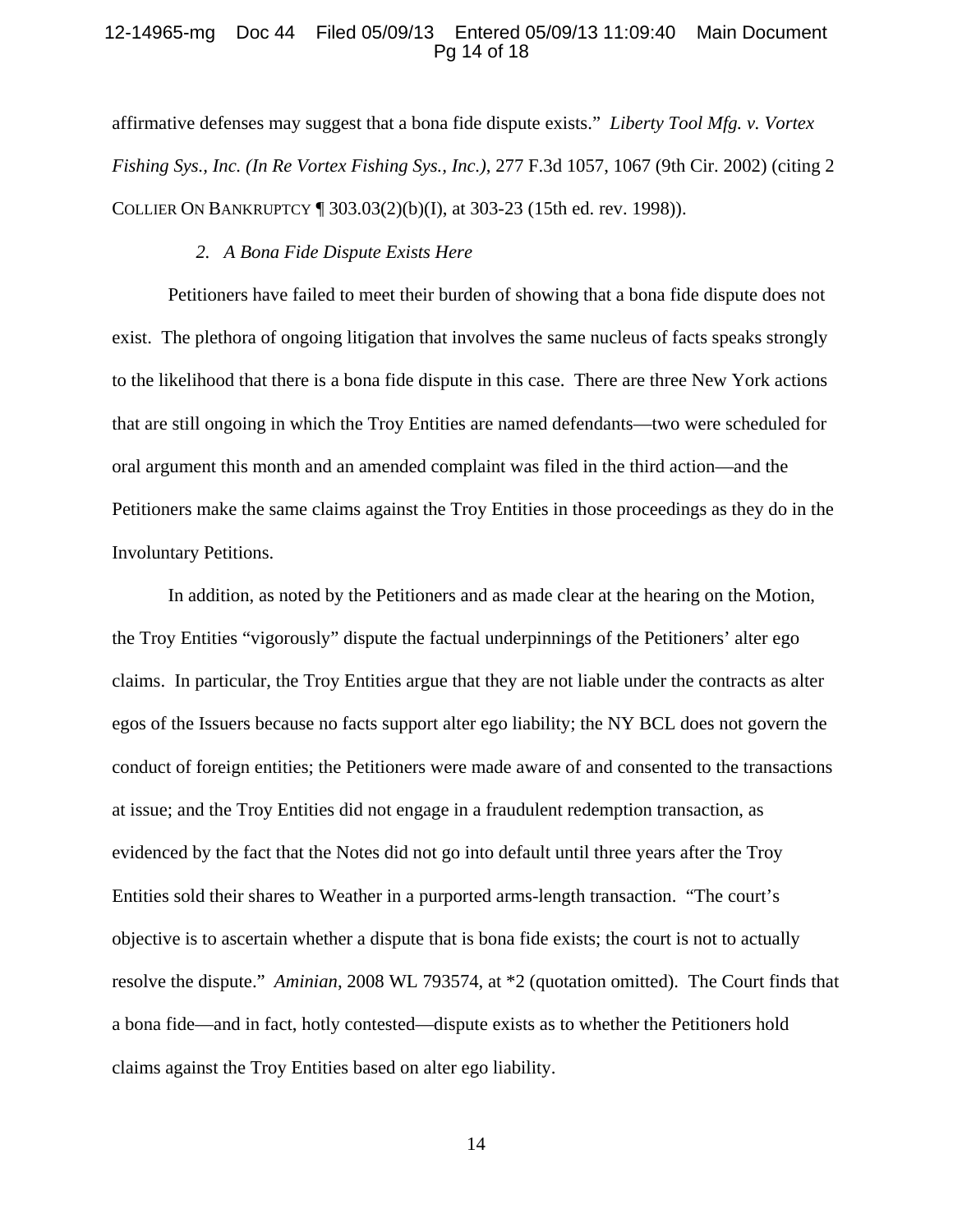# **B. Abstention is Warranted Under Section 305(a)(1)**

Section  $305(a)(1)$  of the Bankruptcy Code permits a bankruptcy court to dismiss any

bankruptcy case where "the interests of creditors and the debtor would be better served by such

dismissal . . ." 11 U.S.C. § 305(a)(1). This Court has considered the following factors in

rendering an abstention decision under Section 305(a):

- 1) The economy and efficiency of administration;
- 2) Whether another forum is available to protect the interests of both parties or there is already a pending proceeding in a state court;
- 3) Whether federal proceedings are necessary to reach a just and equitable solution;
- 4) Whether there is an alternative means of achieving an equitable distribution of assets;
- 5) Whether the debtor and the creditors are able to work out a less expensive out-of-court arrangement which better serves all interests in the case;
- 6) Whether a non-federal insolvency has proceeded so far in those proceedings that it would be costly and time consuming to start afresh with the federal bankruptcy process; and
- 7) The purpose for which bankruptcy jurisdiction has been sought.

*In re Monitor Single Lift I, Ltd.*, 381 B.R. 455, 464-65 (Bankr. S.D.N.Y. 2008) (citing cases).

"While all factors are considered, not all are given equal weight in every case." *Id*. at 465. "The decision to abstain under § 305(a)(1) should be made on a case-by-case basis." *Id.* at 464

(citations omitted).

The Debtors have met their burden of showing that abstention is proper under section

305(a). First, another forum—in fact, multiple forums—are available to protect the interests of

both parties, as there are several proceedings already pending in state and federal courts (factor

2). In addition, federal proceedings are not necessary because the primary claims at issue are

based on state law and these alter ego claims can be adequately determined in the state court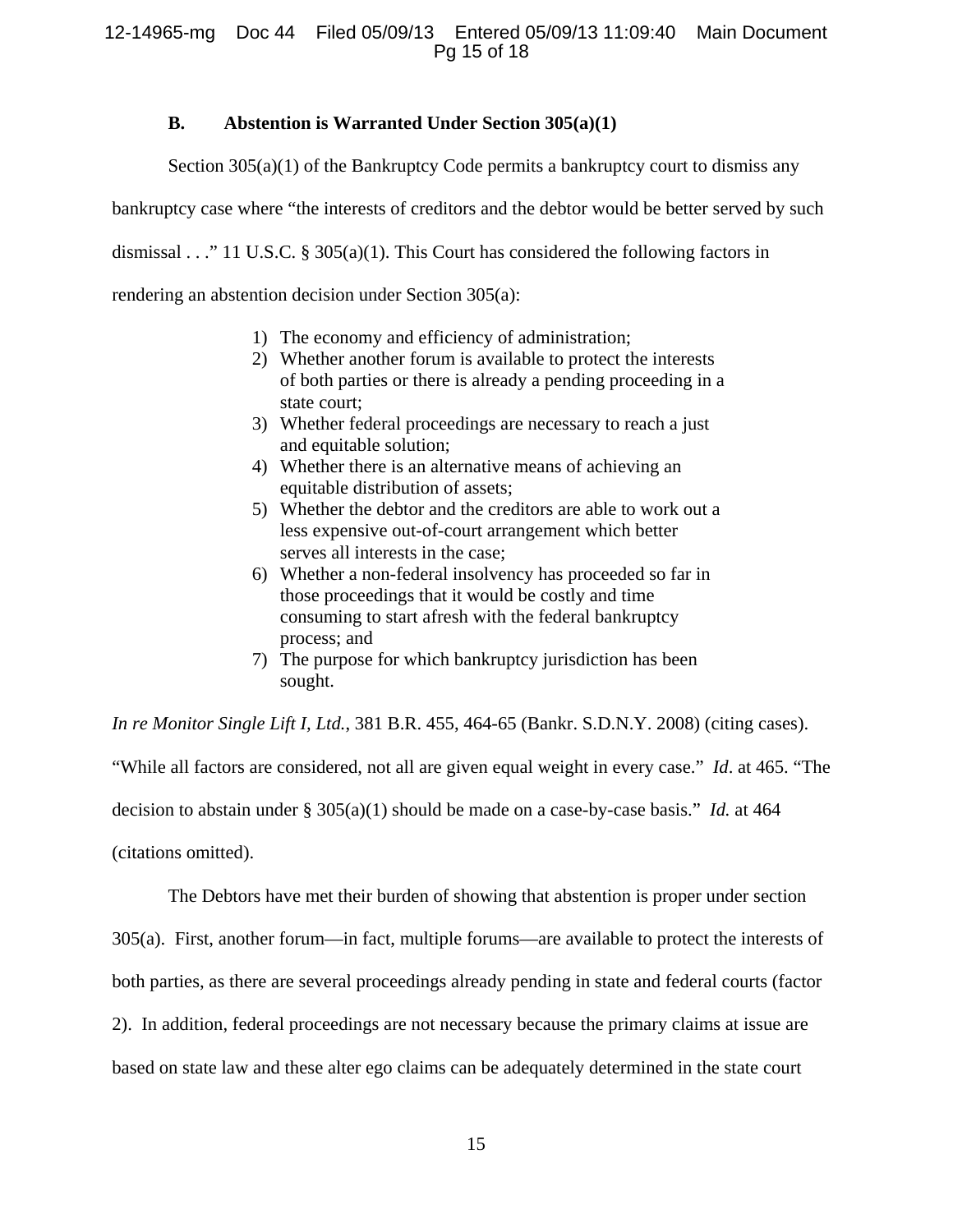### 12-14965-mg Doc 44 Filed 05/09/13 Entered 05/09/13 11:09:40 Main Document Pg 16 of 18

proceedings (not to mention the transactions occurred beyond the reach-back periods for federal bankruptcy avoidance law) (factor 3). Third, a foreign insolvency proceeding is already underway (factor 6). Last, it is questionable whether the bankruptcy proceeding was filed for a proper purpose; Petitioners are pursuing the same exact claims in many other venues that they are pursuing in this Court (factor 7).

#### **C. Other Potential Grounds for Dismissal**

As discussed above, the Troy Entities assert that because they have been dissolved and no longer exist, there are grounds for dismissal under sections 303(h)(1) and 303(a) of the Code. Section 303(h)(1) of the Bankruptcy Code provides, in relevant part, that "the court shall order relief against the debtor in an involuntary case . . . only if – the debtor is generally not paying such debtor's debts as such debts become due unless such debts are the subject of a bona fide dispute as to liability or amount." 11 U.S.C. § 303(h)(1). "The petitioning creditors have the burden of proving . . . that the debtor is generally not paying its bills on time." *In re A&J Quality Diamonds, Inc.*, 377 B.R. 460, 463 (Bankr. S.D.N.Y. 2007) (citing *In re Palace Oriental Rugs, Inc.*, 193 B.R. 126, 129 (Bankr. D. Conn. 1996)). Once this burden is met, the burden shifts to the putative debtor to show that there is a dispute as to a material fact, such as the existence of the liability or its amount. *See A&J Quality Diamonds*, 377 B.R. at 463.

Section 303(a) provides: "An involuntary case may be commenced . . . only against a person . . . *that may be a debtor* under the chapter under which such case is commenced." 11 U.S.C. § 303(a) (emphasis added). Entities with no continued existence after dissolution generally cannot be debtors under the Bankruptcy Code. *See In re Soderberg & Schafer CPAS, LLC*, 441 B.R. 262, 266 (Bankr. N.D. Ohio 2010) (dismissing claims brought against a woundup entity but stating that "[a] company's certificate of cancellation [may be] nullified on the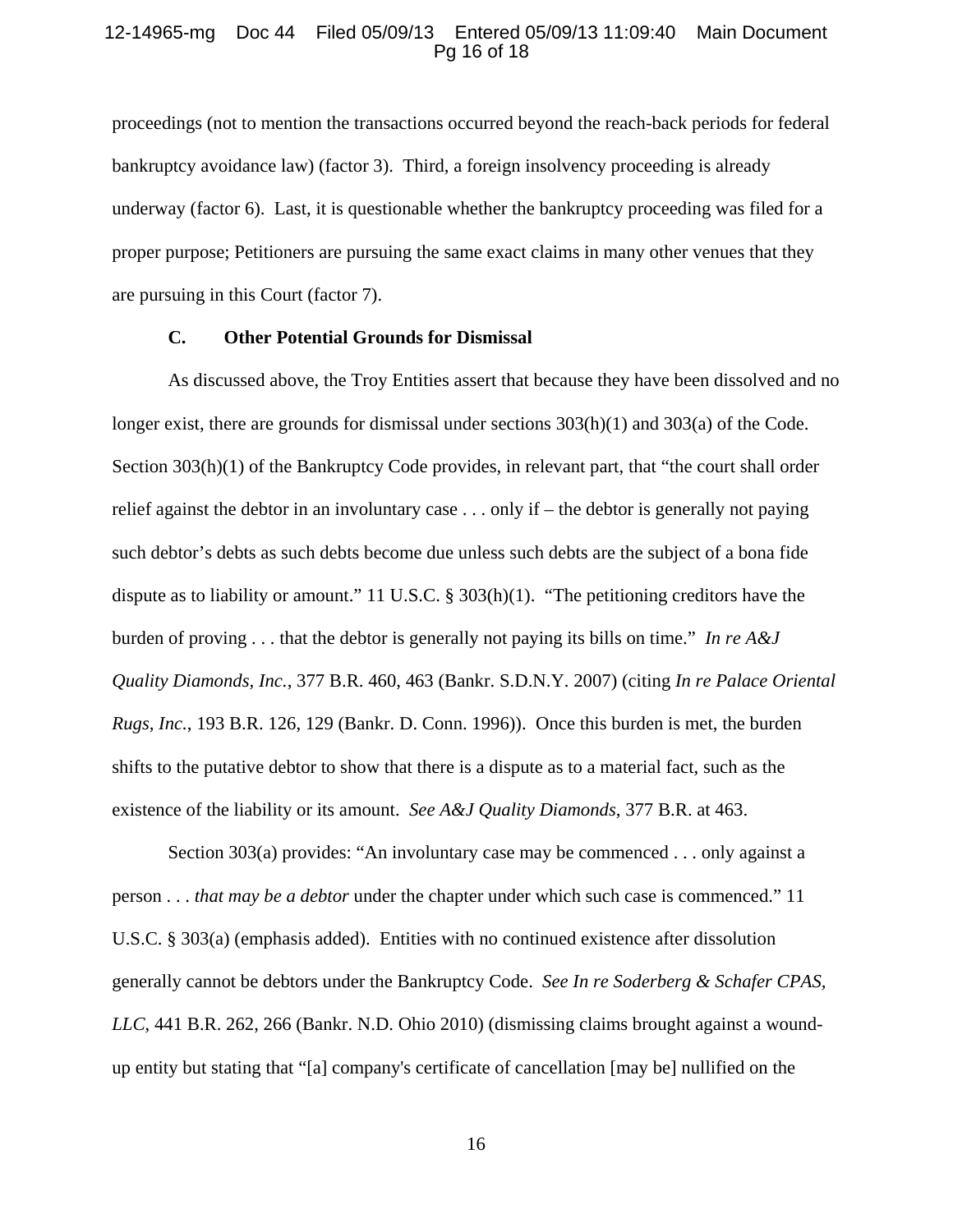# 12-14965-mg Doc 44 Filed 05/09/13 Entered 05/09/13 11:09:40 Main Document Pg 17 of 18

ground that the company was not 'wound up' in compliance with Delaware law"); *In re Segno Commc'ns, Inc*., 264 B.R. 501, 507 (Bankr. N.D. Ill. 2001) ("Once state law says that the corporation is dead, [w]e know of no rule of bankruptcy which has the power of resurrection . . . Thus, if the result of dissolution is an end to the existence of the corporation, it may be likened to the death of a natural person.") (internal citations and quotation marks omitted); *but see In re Collins v. Kohlbert & Co. (In re Southwest Supermarkets, LLC),* 325 B.R. 417, 431 (Bankr. D. Ariz. 2005) (denying dissolved and cancelled defendants' motion to dismiss where counsel was retained).

In order dismiss these cases under section 303(h) or 303(a), the Court would likely have to determine whether the Troy Entities are liable as alter egos for the Issuer's debts and whether their dissolution was improper, both of which are contested issues. Because the Court finds two other grounds upon which to dismiss these cases, it is not necessary to delve into these factintensive inquiries.

# **D. Fees, Costs and Damages under Section 303(i)**

Section 303(i) provides:

If the court dismisses a petition under this section other than on consent of all petitioners and the debtor, and if the debtor does not waive the right to judgment under this subsection, the court may grant judgment (1) against the petitioners and in favor of the debtor for (A) costs; or (B) a reasonable attorney's fee; or (2) against any petitioner that filed the petition in bad faith, for (A) any damages proximately caused by such filing; or (B) punitive damages.

11 U.S.C. § 303(i).

There is a presumption that costs and attorney's fees will be awarded to a putative debtor where an involuntary petition is dismissed. The petitioner bears the burden of proof on justifying a denial of costs and fees. *See In re Mountain Dairies*, 372 B.R. 623, 637 (Bankr. S.D.N.Y.